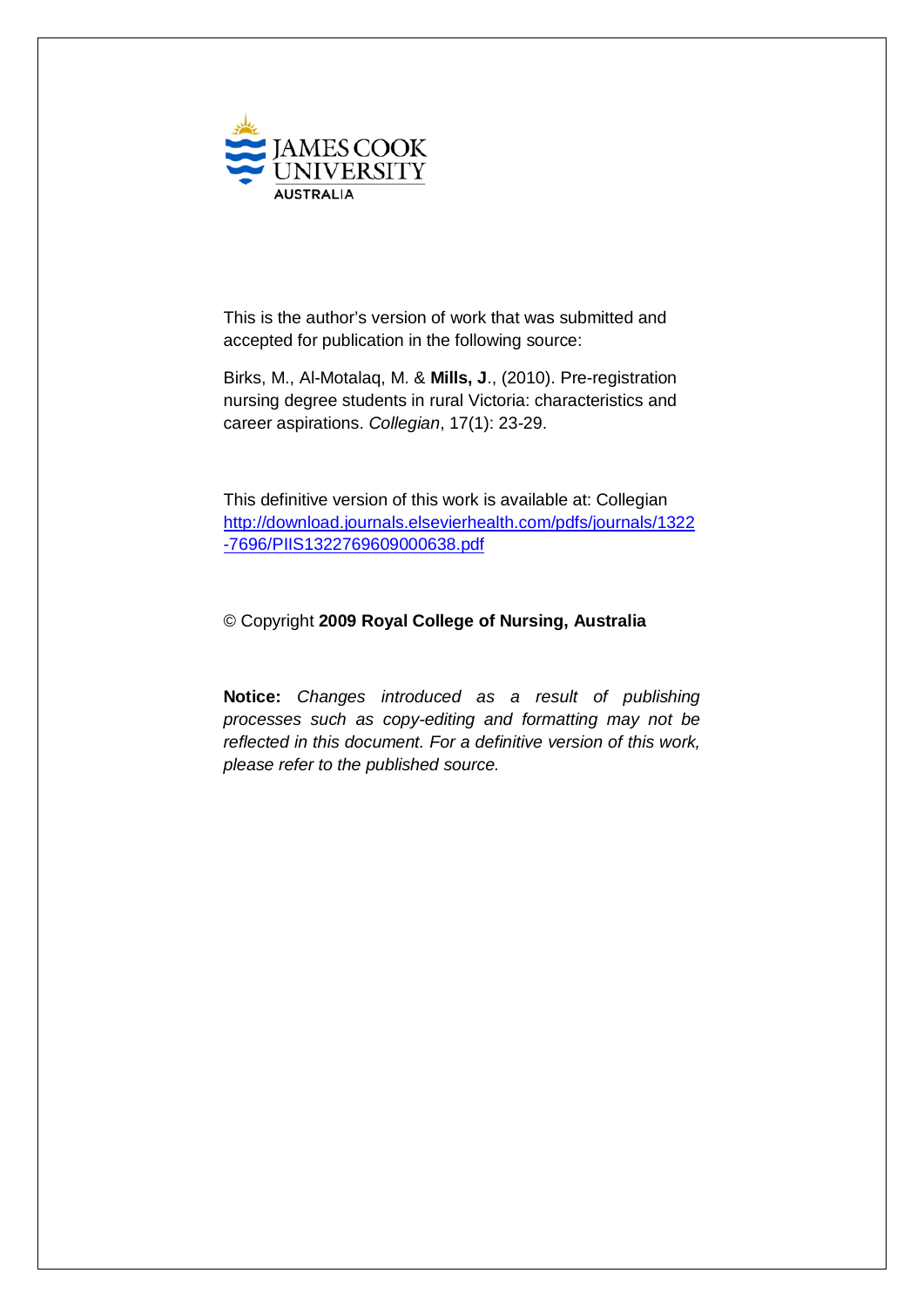# **PRE-REGISTRATION NURSING DEGREE STUDENTS IN RURAL VICTORIA: CHARACTERISTICS AND CAREER ASPIRATIONS**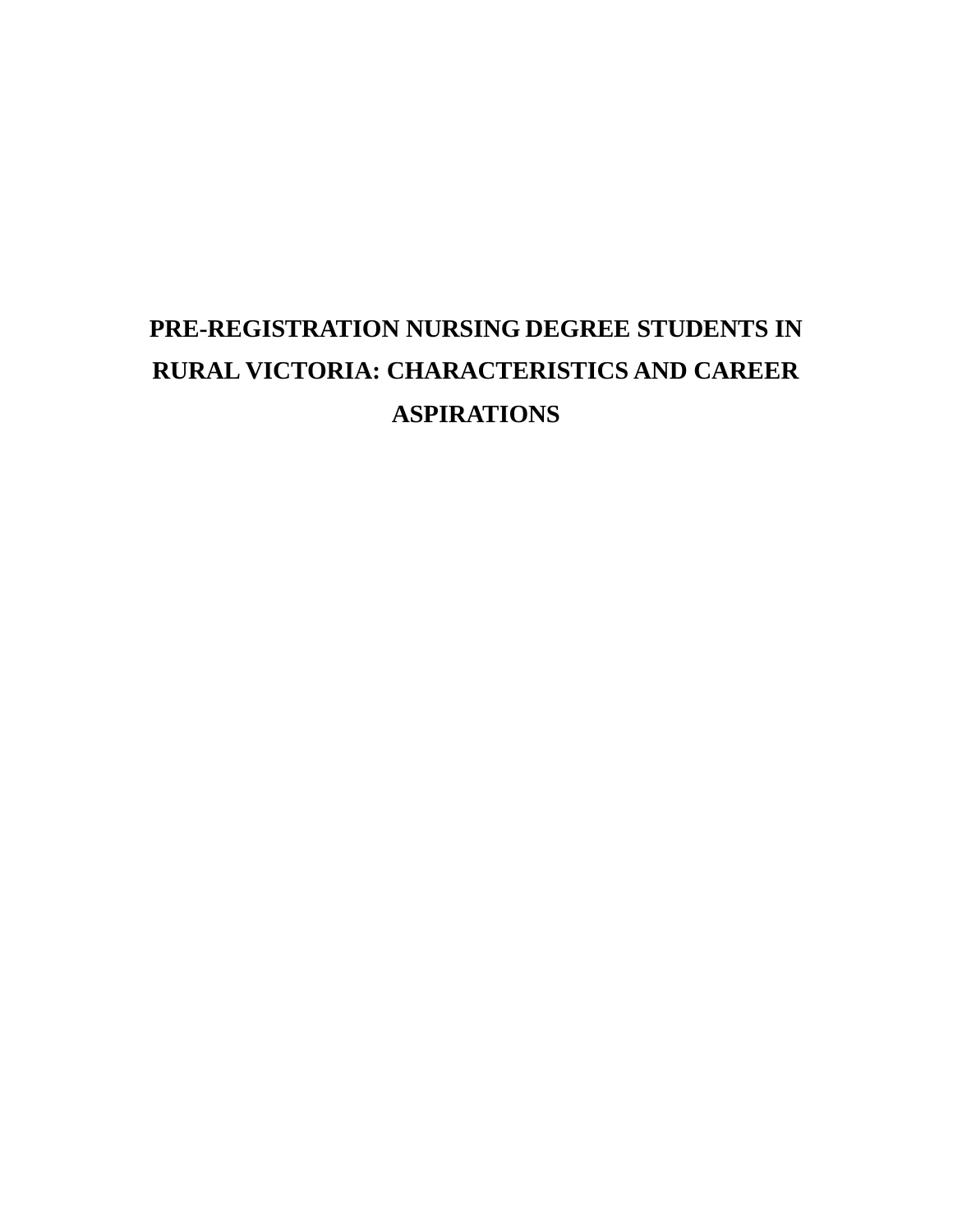#### **ABSTRACT**

This paper describes the preliminary phase of a longitudinal research project involving students enrolling in three different pre-registration nursing programs in two locations in rural Victoria, Australia. This initial report discusses the demographic characteristics, entry pathway, course choice and career aspirations of students enrolled in these programs at both the main rural campus and an outreach satellite school of a major Australian university. Demographic findings from this study demonstrate that most of participants were female, aged between 18 and 50 years. The majority of participants resided in non-metropolitan areas and were enrolled in the flagship Bachelor of Nursing Program, with a large number having entered their chosen course of study via a non-traditional pathway. Career projections reported by participants demonstrate the intention of those from nonmetropolitan areas to remain in this location on completion of their studies. Participants indicated their preferred areas of future practice to be in midwifery, emergency and paediatrics. Overall the findings of this part of the study summarise the characteristics of students entering nursing courses via various mechanisms. Exploration and comparison of these characteristics raise a number of issues for discussion, particularly in relation to conversion of level 2 (enrolled) nurses to level 1 (registered) status, and intended career specialisation and location of practice for students of nursing in rural areas.

## **KEYWORDS**

Alternative entry pathways; Career trajectory; Nursing education; Rural nursing; Student demographics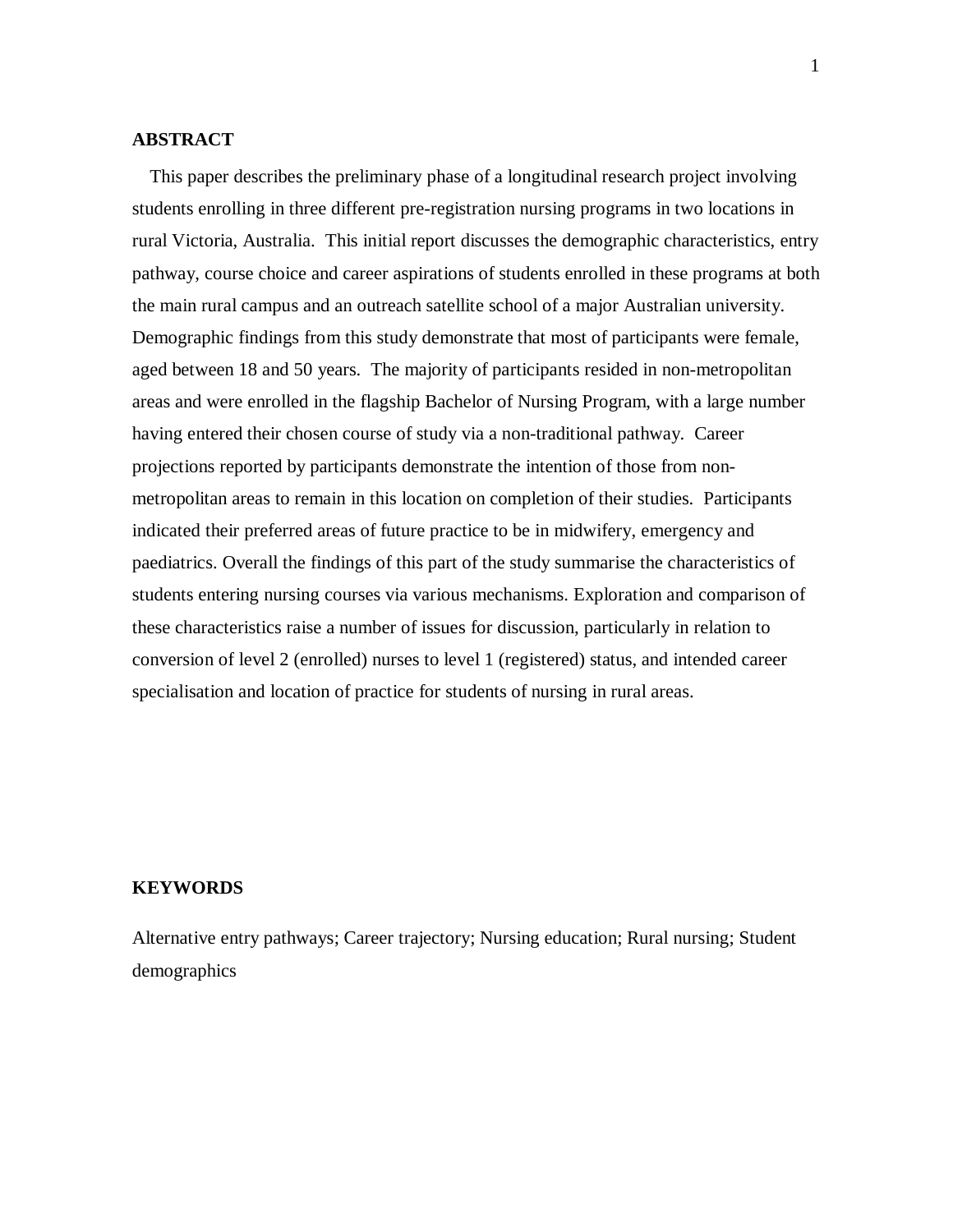#### **INTRODUCTION**

Australian Government reports (Australian Health Ministers' Conference, 2004; Productivity Commission, 2005) have highlighted a national shortage of nurses particularly in rural areas. This trend is reflected internationally with recruitment and retention of nurses identified as a key contemporary issues for the profession as a whole (International Council of Nurses, 2006). Opportunities for enrolment into pre-registration nursing programs are often limited by the prescriptive requirements for entry into such courses. Factors unique to the rural environment further reduce opportunities for secondary school students to access a broad range of tertiary programs (Gum, 2007). The existence of various entry pathways and course opportunities provides an avenue for students who would otherwise be disadvantaged by factors such as age, location, previous study experience and poor levels of academic attainment in their efforts to undertake nursing degree studies.

This paper reports on part of a descriptive exploratory study and aims to describe the demographic characteristics, entry pathway, course choice and career aspirations of students enrolled in three different pre-registration nursing programs at a large rural campus and outreach satellite school of one Australian university. The research reported in this paper is the preliminary phase of a larger longitudinal study that traces the academic and clinical performance, study experience and career trajectory of students entering nursing as a career. The purpose of this initial phase is to describe the characteristics of students enrolled in three different pre-registration degree courses (Bachelor of Nursing; Bachelor of Nursing and Rural Health Practice; Bachelor of Nursing/Bachelor of Midwifery) and to identify how these characteristics may influence their career intentions. Students entered these courses through both traditional (school leaver) and non-traditional (alternative) entry pathways. One example of a non-traditional entry pathway is the Diploma of Tertiary Studies (DoTS), a program that enables students who do not meet the standard entry criteria to gain access to their chosen degree through an alternative mechanism. The characteristics of students entering courses via this pathway are also described in this paper as a foundation for exploration and comparison.

2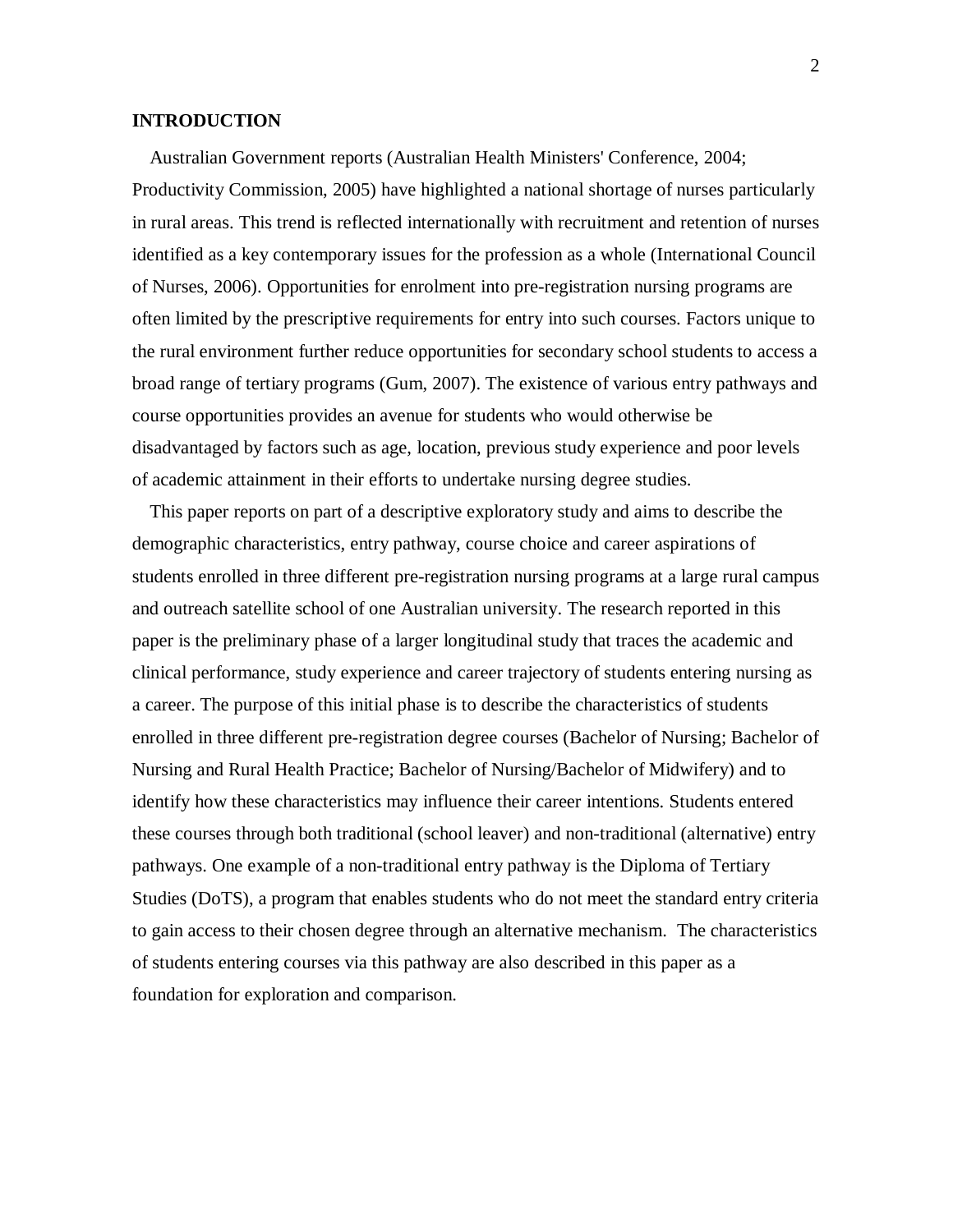#### **BACKGROUND**

Existing literature relevant to the aims of this research focuses on demographic variables of nursing students, alternative entry pathways and career aspirations of students of nursing. This literature originates primarily from Australia, the United Kingdom and the United States. As the study described in this paper was set in a rural location, we will preface an exploration of this literature with consideration of how rurality can be defined.

Defining non-metropolitan status in Australia is complicated, with the literature about rural nursing divided over the appropriateness of common measures of remoteness from urban centres that provide tertiary health care services (Francis, Bowman, & Redgrave, 2002). Historically the Rural, Remote and Metropolitan Areas (RRMA) classification was used in studies discussing rural nursing and also to report workforce statistics (Australian Government Department of Health and Ageing, 2005; Hegney & McCarthy, 2002). More recently however, Australian Institute of Health and Welfare Nurses Labour Force statistics (Australian Institute of Health and Welfare, 2008) have been reported on using the Accessibility/Remoteness Index of Australia (ARIA) component of the Australian Standard Geographical Classification (ASGC). *Non-metropolitan* in this context refers to areas classified as *Outer Regional*, *Remote* and *Very Remote*.

Using the ARIA framework to define metropolitan and non-metropolitan in this study was problematic as the large majority of participants' postcode areas have an ARIA score of less than 2.4 (Australian Bureau of Statistics, 2007), which defines them as *metropolitan* even though participants consider themselves to be residents of a rural area. This is a common issue for research in Australian States and Territories that are geographically small in that the distance to a major urban centre, which is key to calculating an ARIA score, is relatively short. A different classification measure using postcodes relative to telephone area codes defined as metropolitan and non-metropolitan by the Australian Media and Communication Authority (Australian Government, 2007) was therefore employed in this research in order to better illustrate the context of this study.

Location of enrolment is of interest as a variable in this study, along with characteristics such as age and gender. Wright, Frew and Hatcher (1998) compared social and demographic variables such as gender, socioeconomic status, family size, mother's income and location of secondary schooling between young and mature aged nursing students in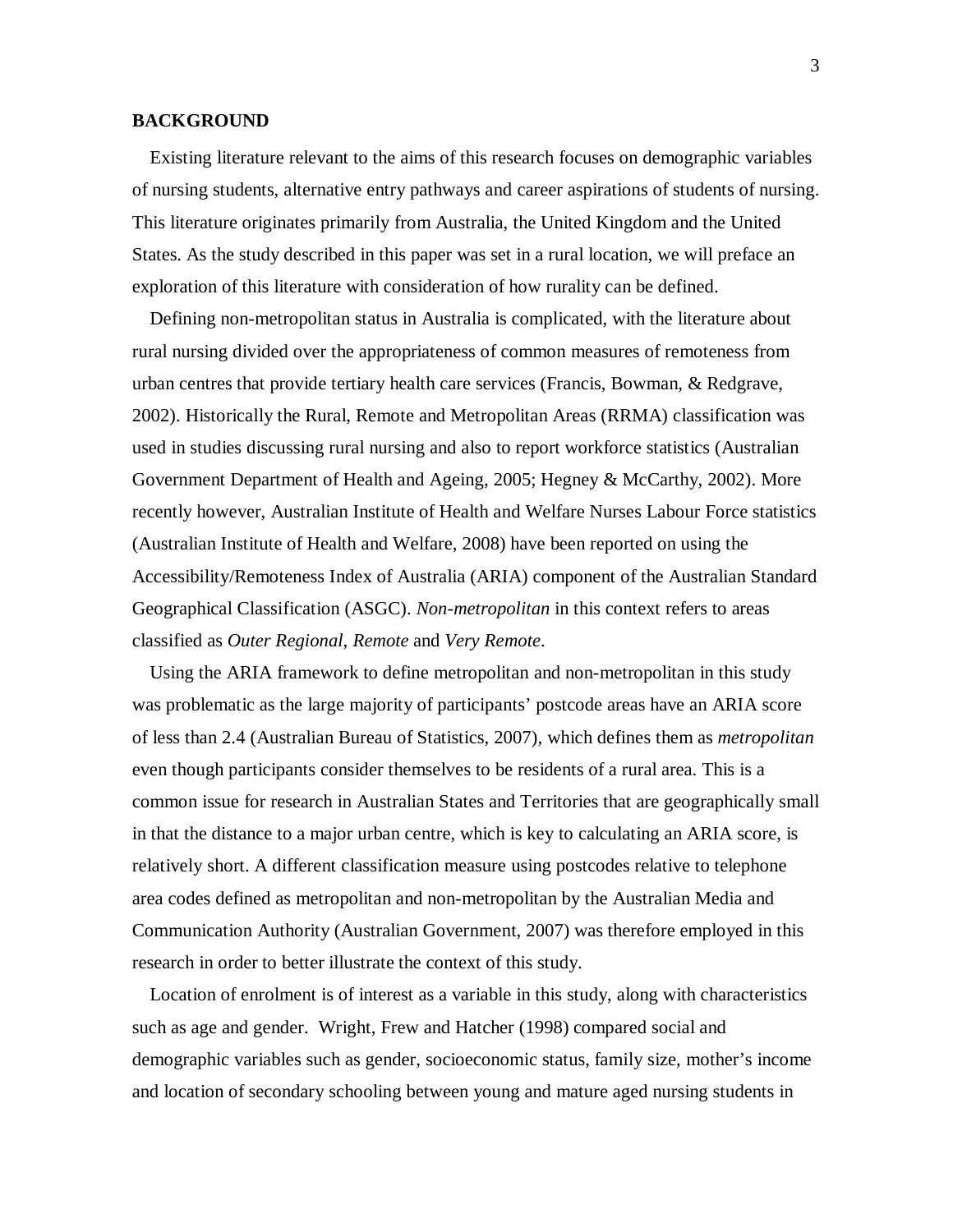Australian universities and found significant differences between these groups that have implications for university funding and policy making. In an earlier study from the United Kingdom, Winson (1995) identified differences in demographic variables including gender, age, educational background, course expectations and aspirations between diploma and degree nursing students. Two additional studies from the United States describe conflicting findings in relation to the ability of variables such as age, gender and ethnicity to predict success in a baccalaureate nursing program (Byrd, Garza, & Nieswiadomy, 1999) and national licensure examinations (Ostrye, 2001). Both of these studies did, however, find prior academic grades to be predictors of success.

Prior academic performance is not always an indicator of potential to perform well in tertiary study. Dobson and Skuja (2005) demonstrated through their research that tertiary entrance scores derived from secondary school grades were not reliable indicators of potential success in tertiary study. While such scores were effective at indicating performance in some cases, this was not true of health and education courses. Alternative entrance pathways for school leavers (such as the Diploma of Tertiary Studies described in this paper) provide a mechanism for entry into a variety of university courses wherein additional support is provided to students enabling them to successfully complete baccalaureate degree studies (Levy & Murray, 2005). In addition, access to higher education is available to mature aged students who enrol in tertiary programs via nontraditional pathways, often to address 'unfinished business' (Munns, Nanlohy, & Thomas, 2000), yet there nonetheless remains a dearth of literature on mature age students entering university courses via alternative entry programs (Cullity, 2007).

In the study reported in this paper, demographic variables and course entry pathways provide an interesting basis for examining the career trajectory of students enrolling in preregistration nursing programs in a rural area. The question of professional aspirations held by nursing students was studied by Bartlett (1999) who compared career intentions of diploma and degree nursing students on completion of their courses in the United Kingdom. The findings of this study indicate differences in intended specialisation and location of practice between these cohorts, with baccalaureate nursing students more likely to aspire to study further and seek overseas work opportunities. Happell (1999) identified specific nursing specialisations as being more attractive to first year nursing students in one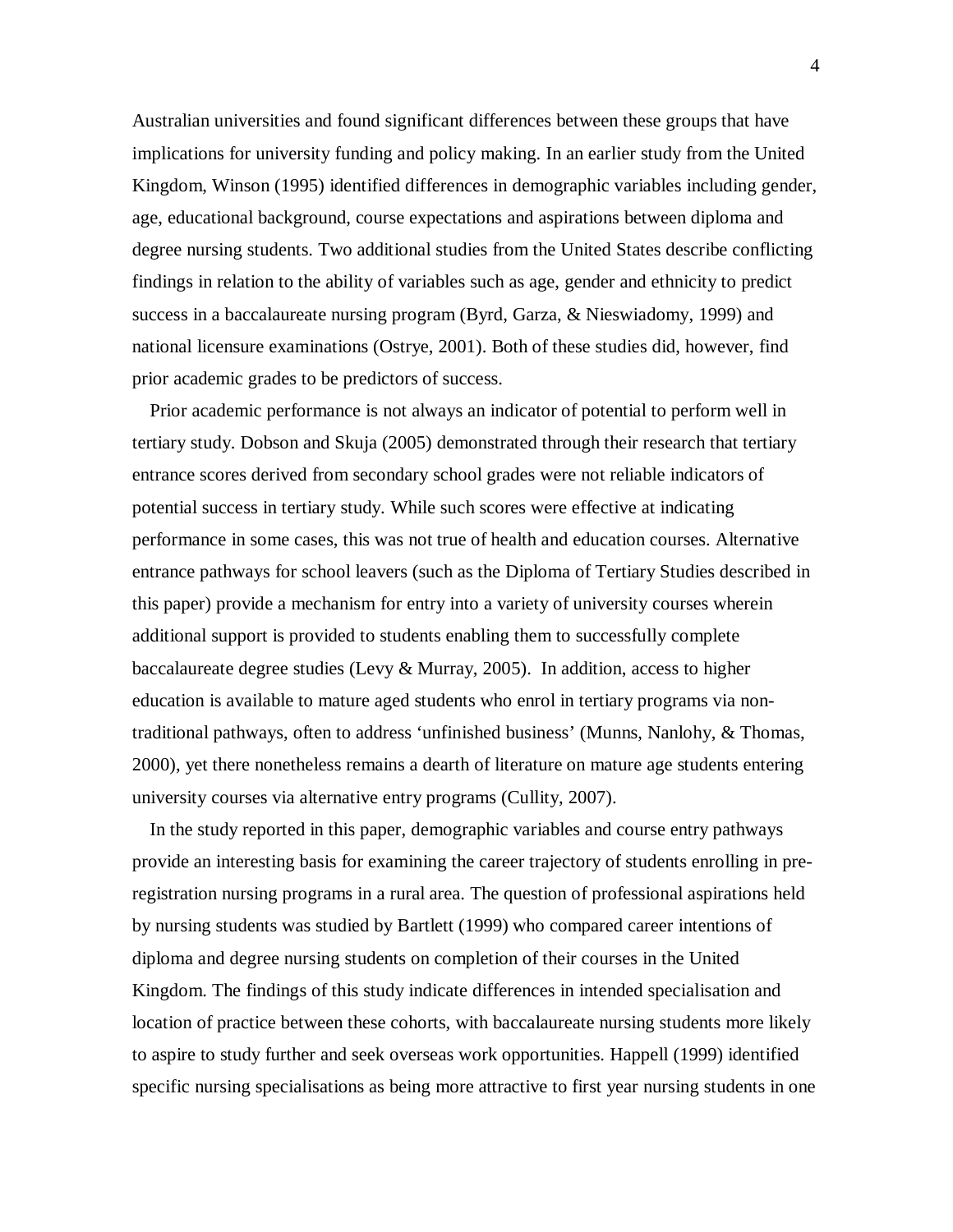Australian state. Midwifery, paediatrics and critical care areas proved more popular than specialisations such as aged care and mental health nursing. More recently, Muldoon and Reilly (2003) looked specifically at career aspirations of nursing diploma students in their first year of study and in particular the extent to which the perceived gendered nature of different specialisations determined intended career pathways. Gender stereotyping of nursing resulted in specialties such as midwifery being considered highly female and areas such as mental health nursing being viewed as highly male, which subsequently influenced the career choice of students.

It is interesting to note the number of studies originating from Scandinavia that explore nursing career preferences. Similar to the findings of Happell (1999), midwifery and paediatrics were popular options amongst first year students studied by Kloster, Hoie and Skar (2007), although medical/surgical and psychiatric nursing would become popular by the third year of study. Fagerberg, Ekman and Ericsson (1997) in a study that also examined student demographics, found a preference for working in critical and acute areas amongst their cohort of nursing students. Both of these studies support the finding of Fagerberg, Windblad and Ekman (2000) that aged care is not considered an attractive area of nursing practice. In a widely cited longitudinal study, Rognstad and Aasland (2007) explored whether nursing students change their career aspirations between commencement and completion of a baccalaureate nursing course. This research, while somewhat contradictory to the findings of Kloster et al. (2007), found that although job values changed over time, career preferences from commencement to completion of study remained the same.

## **METHOD**

Existing literature provides an interesting background for this study, yet little recent work has been identified that addresses the unique population or the specific aim of this research. The larger longitudinal investigation of which this is the initial phase, aims to identify the extent to which entry pathway, location and course choice influence success and quality of experience in nursing degree programs in rural Australia. The phase of the study reported here specifically aims to describe demographic characteristics (age, gender and location of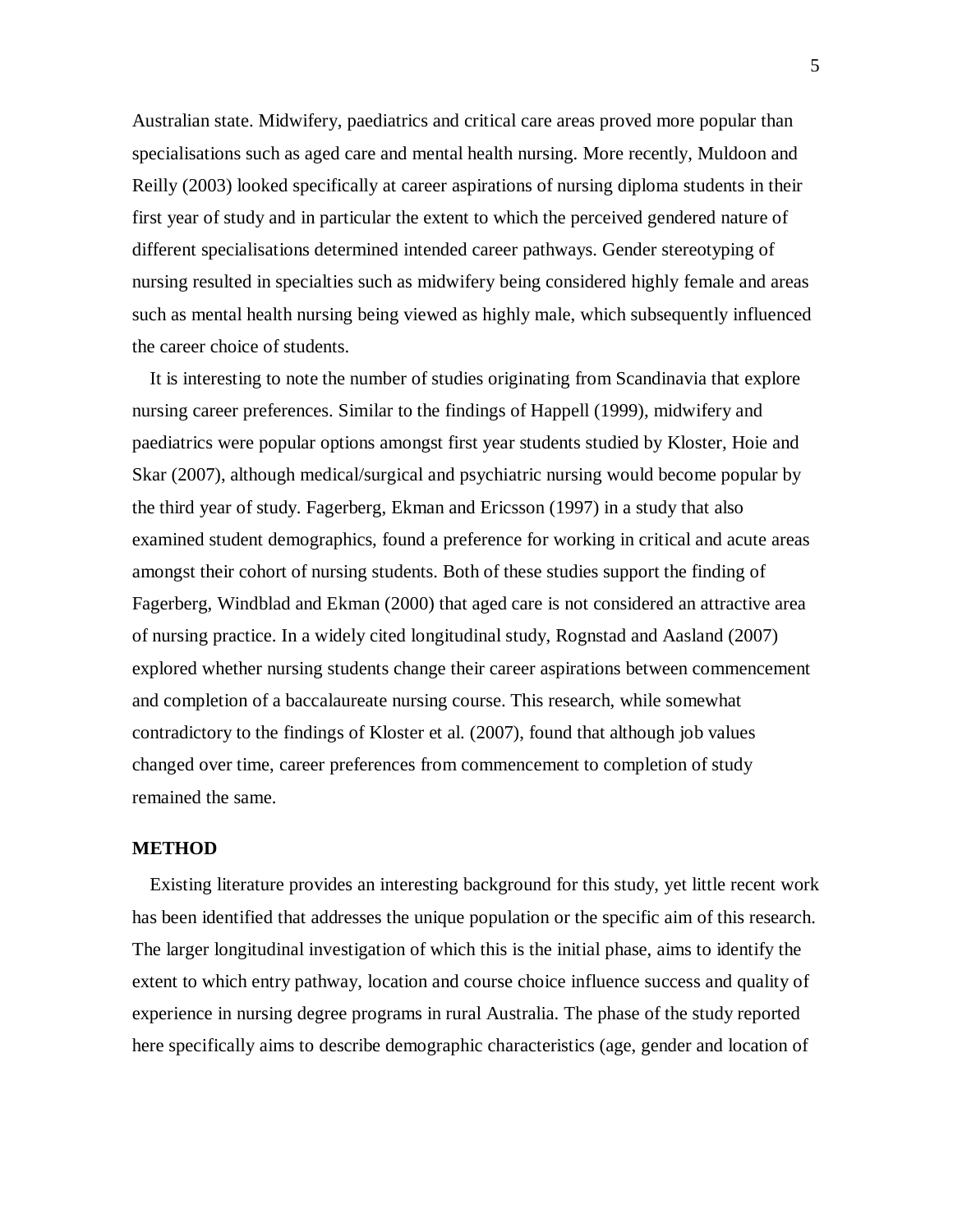enrolment), course enrolment information and career aspirations of student cohorts entering nursing degree programs via traditional and alternative pathways.

The student population eligible for inclusion in this study were comprised of those enrolled in the Bachelor of Nursing (n=86), an accredited three-year degree program that results in eligibility to register with local statutory registering authorities; the Bachelor of Nursing Rural Health Practice (n=20), a four-year program with a specialist focus that prepares nurses to work in rural settings; the Bachelor of Nursing/Bachelor of Midwifery (n=29), a double degree that enables graduates to register and work as both nurse and midwife; and, the Diploma of Tertiary Studies (articulating with the Bachelor of Nursing course,  $n=28$ ) giving a total target population of (N=163). Participants were enrolled at either the main campus of the university or at an outreach satellite school that was especially established to provide greater access to nursing courses in a rural area.

Following approval from the university ethics committee, a survey questionnaire was administered on the first day of the first year of study. This questionnaire contained a total of six items designed to collect demographic data including residential postcode, entry pathway, location and course of enrolment. Items regarding intended career trajectory (clinical specialisations and location of practice) were also contained in the questionnaire. As age and gender subsequently became of interest to the researchers, this data was obtained from the university database with permission of the participants.

Statistical analyses of the data set for this first phase of the study were performed using SPSS 14.0 for Windows. Demographic characteristics (age, gender, place of residence and location of enrolment), enrolment data and career aspirations of students from both the rural campus and outreach satellite school were summarised using descriptive statistics. To detect any association between variables, cross-tabulation using chi-square was employed. P values equal to or less than 0.05 were considered statistically significant.

Longitudinal implementation of the larger study involves administration of a questionnaire at the end of the first semester of study and subsequently at the end of each academic year until course completion. Each successive questionnaire undergoes minor revisions in response to analytical outcomes and will include additional items relating to the student's experience of study. With the consent of participants, results from each study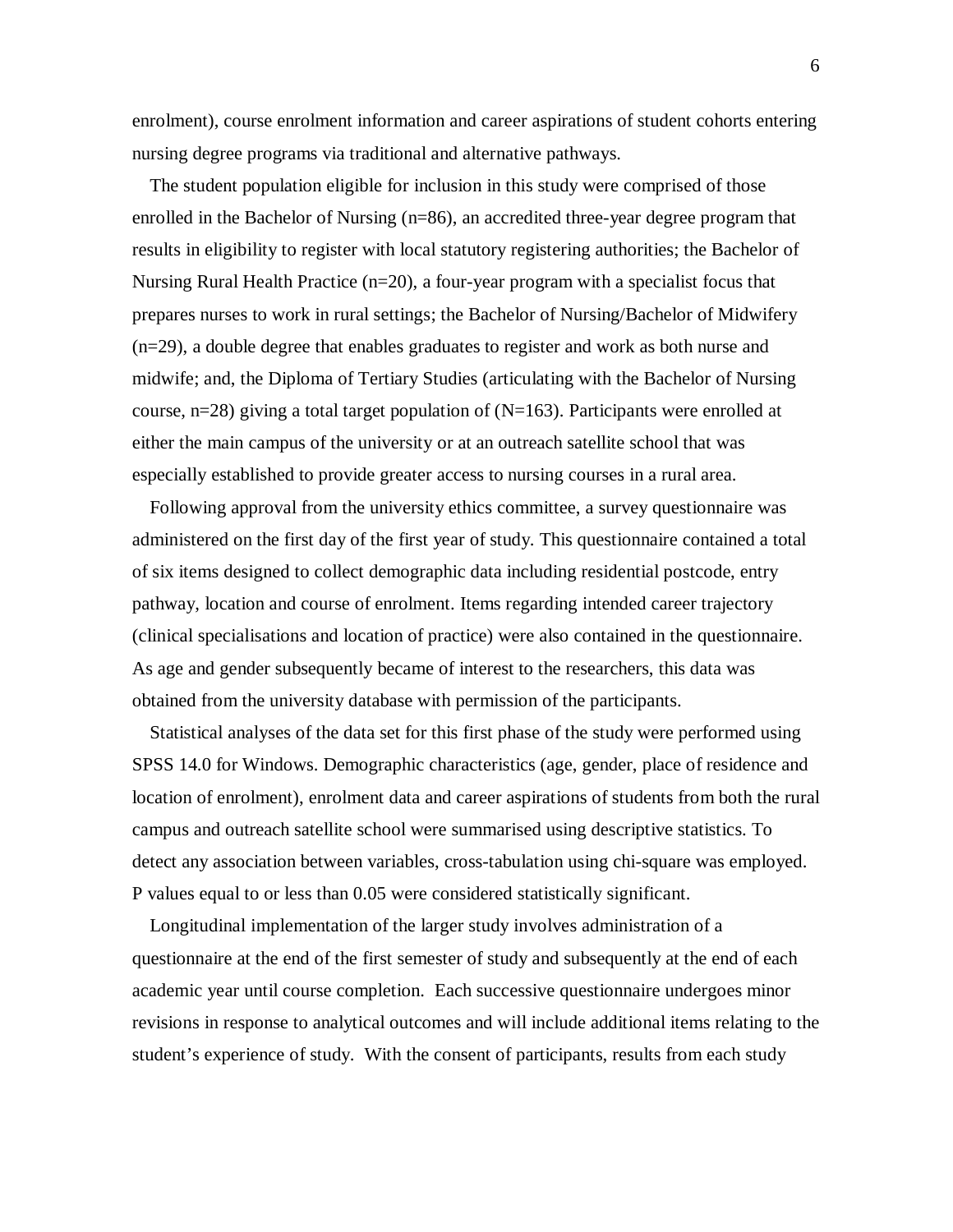period will be analysed and tracked for the purpose of identifying students' academic and clinical performance relative to entrance pathway and course of enrolment.

#### **RESULTS**

#### **Demographic Data**

Of the distributed questionnaires, 126 were returned, representing a response rate of 77.3%. Fourteen students from the outreach satellite school and 112 from the main campus participated. As expected, the majority of students (84.9%) lived in non-metropolitan areas with only a small percentage (15.1%) located in the metropolitan area. Table 1 show the percentage of students in the sample from each area of residence and their location of enrolment.

#### [TABLE 1]

Gender distribution of students indicated that  $94.4\%$  (n=119) were female and 5.6%  $(n=7)$  were male. The average age of the participants was 24 years (SD= 8.07, Range=32) with a minimum of 18 and a maximum of 50 years). The mean age for students at the main campus was 24.3 years (SD =8.35) and at the outreach satellite school 22.2 years (SD  $=$  5.13). However, the 75<sup>th</sup> percentile for the age distribution was 24.3 years for both locations.

#### **Enrolment Data**

Data regarding course of enrolment indicated that the majority of participants (59.5%) were enrolled in the Bachelor of Nursing course. Only eleven percent of the participants were enrolled in the Diploma of Tertiary Studies program, with the remainder split almost evenly between the Bachelor of Nursing Rural Health Practice and the Bachelor of Nursing/Bachelor of Midwifery double degree. Figure 1 shows the number of participating students contrasted against the number of students enrolled in each course for the year 2008. The majority of students from both metropolitan (74%) and non- metropolitan (57%) areas were enrolled in the Bachelor of Nursing course. A Chi-square goodness-of-fit test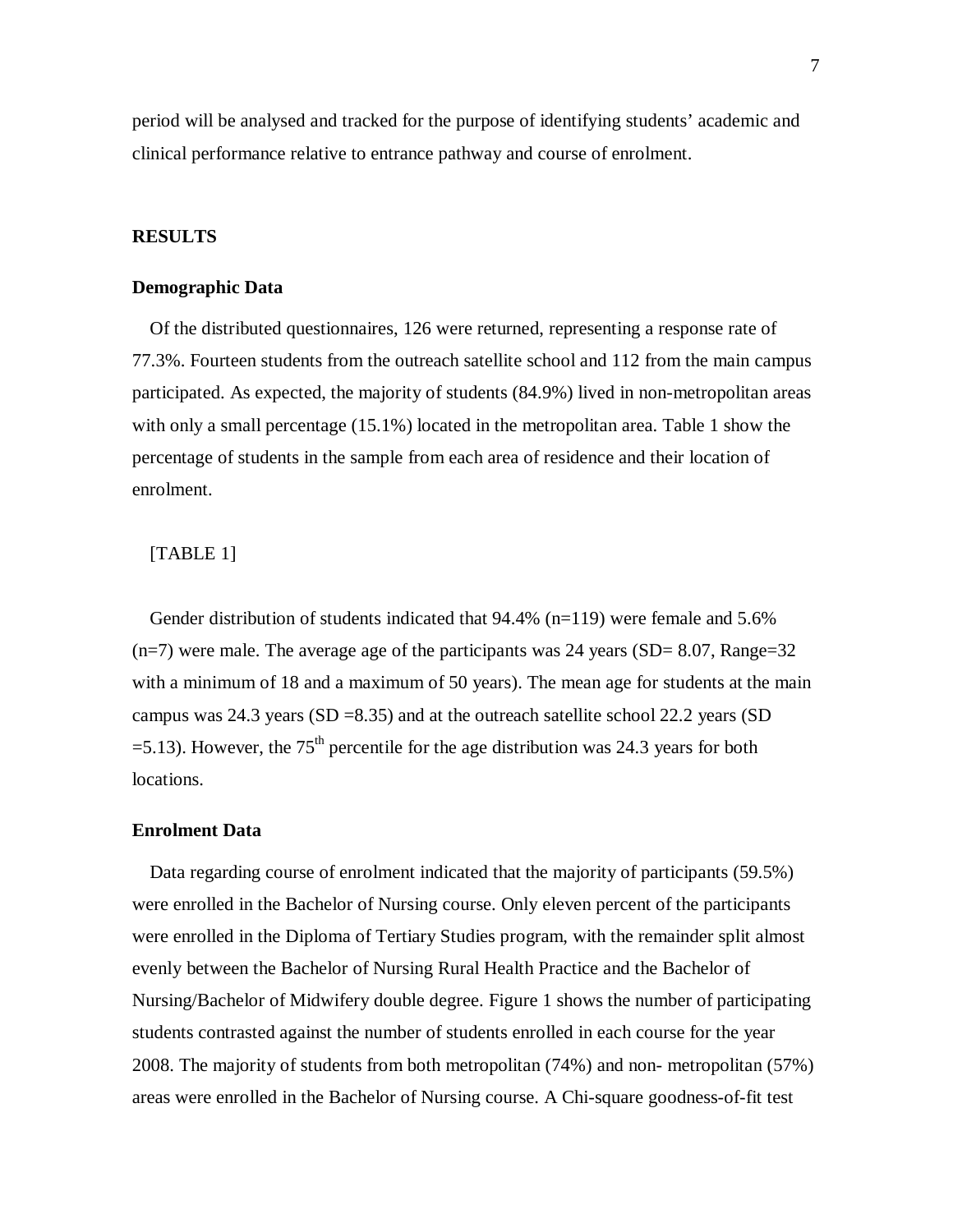indicated there was no significant difference in the proportion of students participating in the study from each course as compared with the percentage of students enrolled in each course (see data on students eligible for inclusion in the study),  $X^2$  (3, n=126)= 4.77, *P*>0.18. Therefore, the sample is highly representative of the accessible population.

# [FIGURE 1]

Participants were asked to indicate whether they had entered the course via traditional or non-traditional pathways. In Victoria, eligibility for entrance into university courses is determined by calculation of an Equivalent National Tertiary Entrance Rank (ENTER) score. This score aligns with those used in other Australian states with the exception of Queensland, for which a conversion table is available to calculate equivalence (Victorian Tertiary Admissions Centre, 2004). Less than half of the participants in this study indicated that they had gained enrolment via the traditional school leaver pathway with an ENTER score ranging from 51 to 93 [mean  $= 68.2$ , and SD=10.7]. The remaining 55.2% entered via non-traditional pathways as indicated in Table 2.

#### [TABLE 2]

The majority (53%) of students from the metropolitan area were qualified to enter as second level (or enrolled) nurses while the majority (51%) of the non-metropolitan students qualified for entry via the traditional Year 12 pathway. Of the non-metropolitan students only13.2% were second level (or enrolled) nurses.

#### **Career Aspirations**

Students were asked to rank the three preferred areas of practice they hope to work in once registered. Of the participants who responded, 27%, 23%, and 17.5% chose midwifery, emergency, and paediatrics respectively for their first preference. Second preferences were indicated as 22%, 17.4%, 15.6%, 13.8%, and 12.8% for paediatrics, midwifery, emergency, general medical/surgical, and ICU respectively. The third option was18.6%, 13.7%, and 11.8% for ICU, operating theatre, and general medical/surgical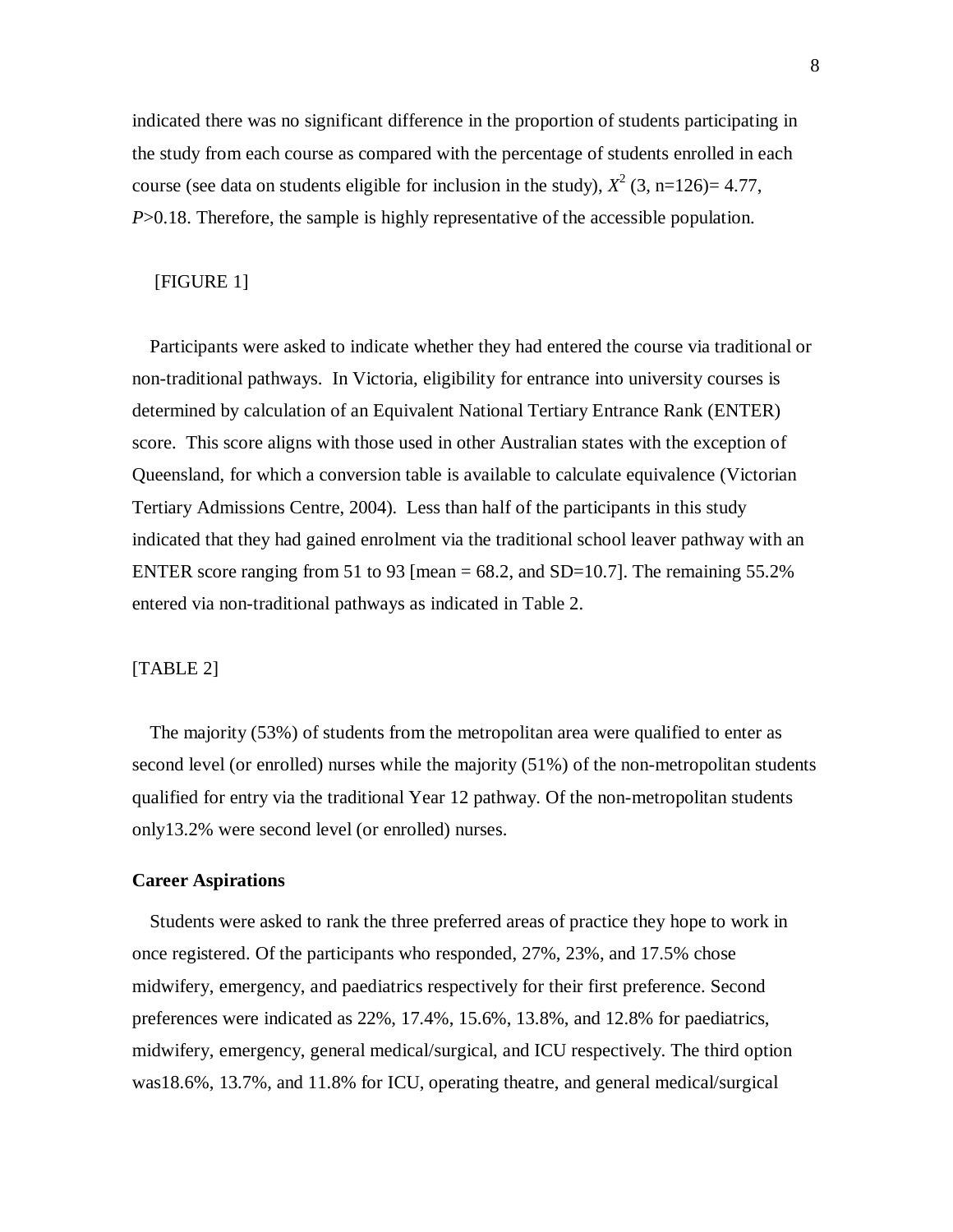respectively. Interestingly no males chose midwifery as a preference. Five students chose other areas including neonates, neonatal ICU, special care nursery, and oncology nursing. Of the 19 students in the Bachelor of Nursing/Bachelor of Midwifery eleven (58%) chose midwifery as their first preference, while the remaining participants preferred emergency, paediatrics, and other areas. Moreover, some students picked more than three choices. The insufficient expected counts for each level of the variable prevented the employment of a Chi square test for any association between the preferences.

#### **Location of Future Practice**

The final question asked participants to indicate the location in which they intended to practice on completion of their course. Participants were given the option of selecting one or more responses. Results revealed that 38.9% would choose to practice in metropolitan areas, 47.6% in non-metropolitan (regional/rural/remote) and 21.4% wish to travel overseas. However, 21.4% indicated that they were unsure about the location of intended practice. Approximately 20%, 32%, & 6% respectively chose only metropolitan, nonmetropolitan, or overseas. Furthermore, 5.6% of the students chose all three locations, while almost 20% chose none of them. All males (n=7) were from non-metropolitan area, with only one indicating a preference to practice in the metropolitan area on completion of his studies.

Given the nominal nature of the data included in this analysis, the Chi-square test for independence was employed to detect any association between studied variables. Students' choices of future location of practice were cross-tabulated and results showed a significant association between their choices of metropolitan and non-metropolitan areas  $X^2(1, n=126)$ = 6.252, *P*< 0.05. Phi coefficient was calculated to explore the relationship between the two variables (Phi=-0.24, n=126, *P*<0.01) indicating a small negative relationship between the two choices. The proportion of students living in the metropolitan area who wish to practice in the metropolitan area was significantly different from students living in non-metropolitan area who wish to practice in the metropolitan area  $X^2(1, n=126) = 9.74$ , *P*<0.01 with medium positive effect size Phi= 0.3 (see Table 3). Similarly, the proportion of students from the metropolitan area who wish to practice in non-metropolitan area was significantly different from those from non-metropolitan area who wish to practice in non-metropolitan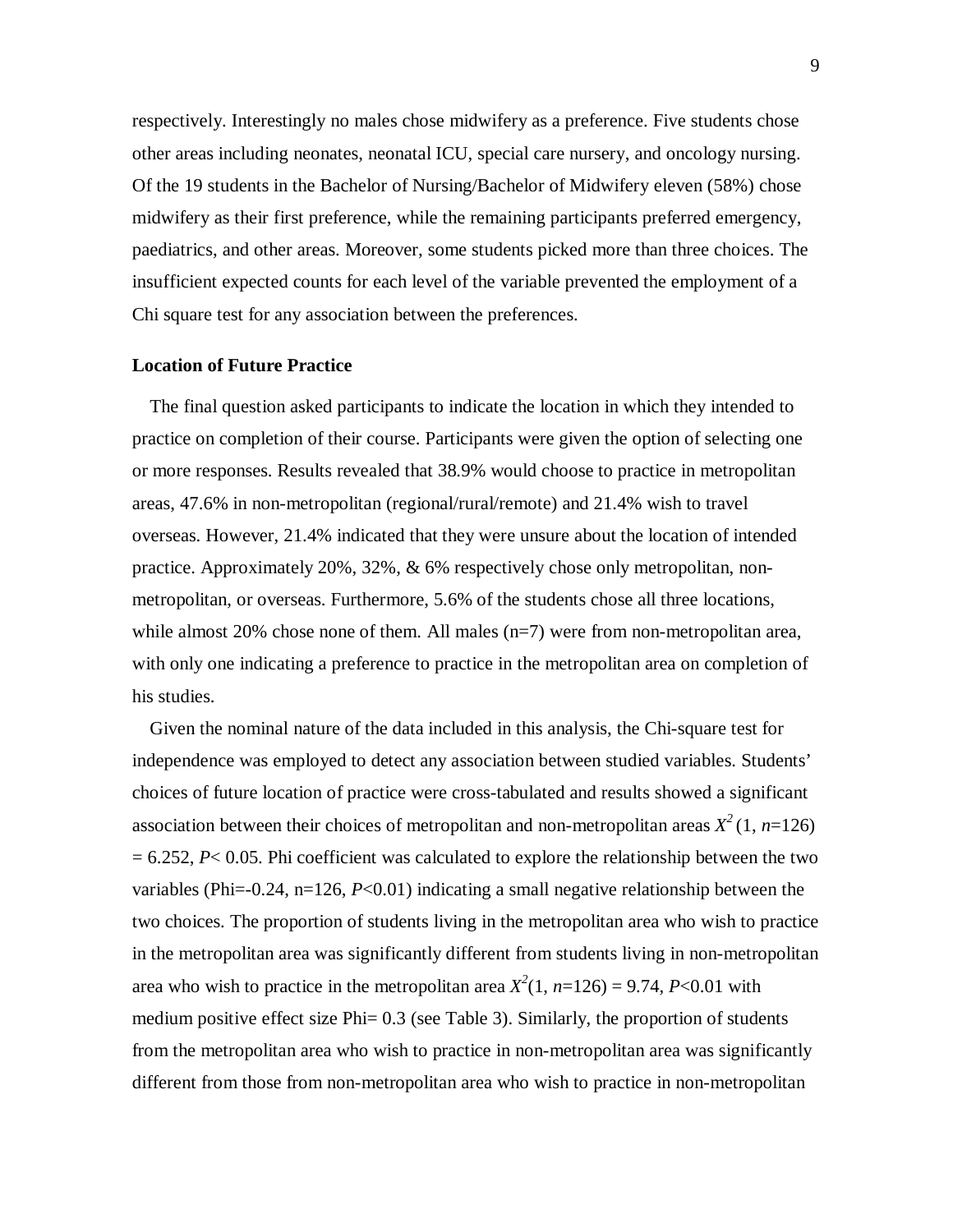area  $X^2(1, n=126) = 10.7$ , *P*<0.001 with medium negative effect size Phi=-0.31 as indicated in Table 3.

This analysis indicates that students who are metropolitan residents were more likely to choose a metropolitan area for their future career rather than a non-metropolitan area; likewise students from a non-metropolitan area were more likely to choose a nonmetropolitan area and not a metropolitan area. Students who reported intention to work in a metropolitan area were less likely to report intention to work in non-metropolitan area.

#### [TABLE 3]

#### **DISCUSSION**

The findings of this study summarise the characteristics of students entering nursing courses via various mechanisms at the rural campus and outreach satellite school of one Australian university. Exploration and comparison of these characteristics raise a number of interesting issues that warrant discussion. In particular, it is of value to explore in more detail findings relating to upgrading of second level nurses in non-metropolitan areas; career aspirations relative to gender and course of enrolment; and, intended location of practice relative to location of current residence.

Findings from this study demonstrate that the large majority of respondents were from non-metropolitan areas, with just over half of these being school leavers. Of the cohort only 15% were from metropolitan areas, of whom 53% were second level (enrolled) nurses seeking to convert to first level (registered) nurse status. This is very high compared to the non-metropolitan participant component of the cohort, of whom only 13.2% were second level nurses.

The predominance of metropolitan based students being admitted to a nursing program of study because of prior learning and experience gained as enrolled nurses is a finding that diverges from the current literature. Unlike this study, previous studies that have investigated the experience of enrolled nurses seeking to convert to registered nurse status have highlighted rurality as a predisposing factor (Kenny & Duckett, 2005; Rapley, Davidson, Nathan, & Dhaliwal, 2008). Rapley et al's (2008) findings indicated an unmet need in rural or non-metropolitan areas generated by enrolled nurses wanting to convert to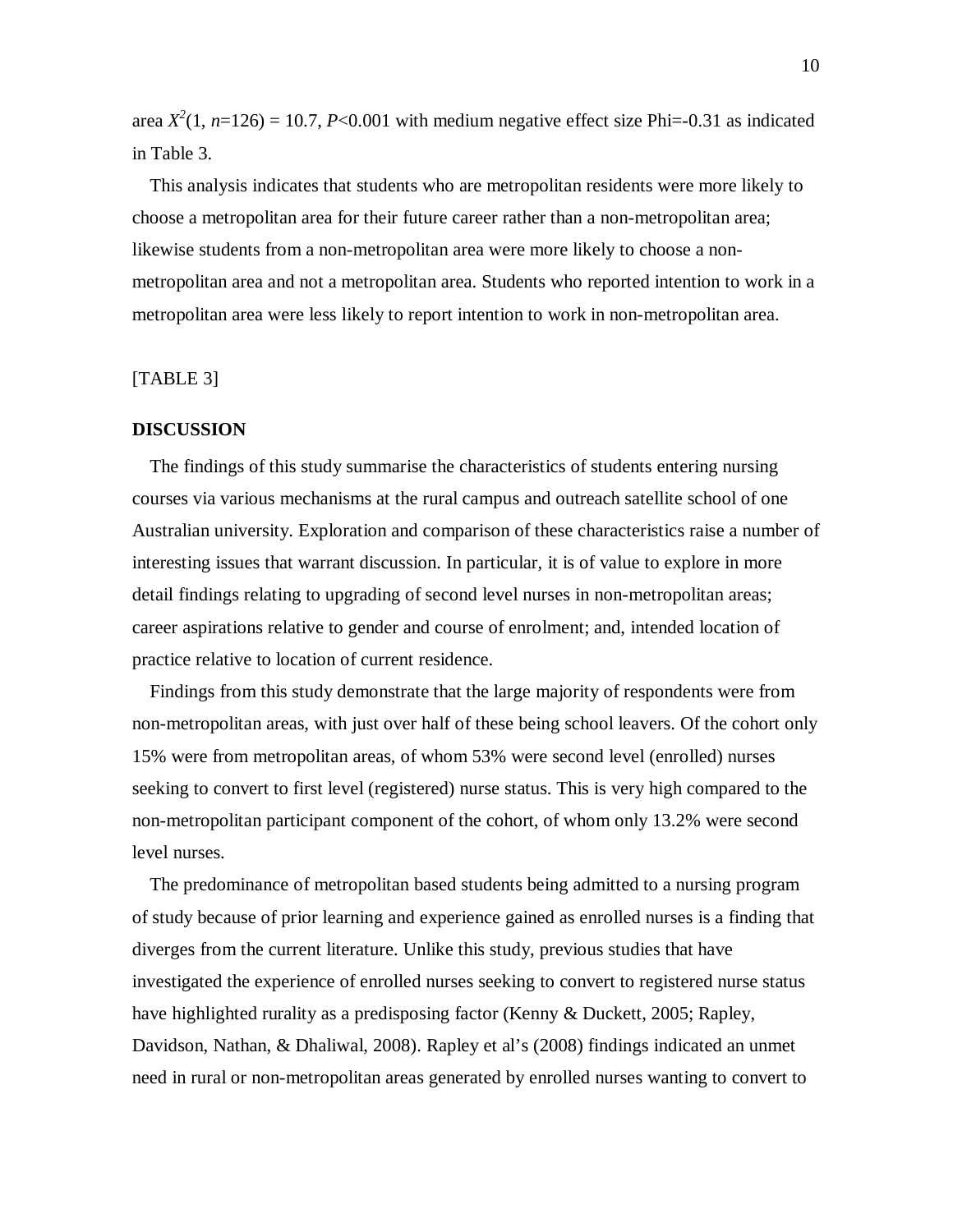registered nurse status. This outcome is supported by a recent Australian Health Workforce Institute report that indicates a concomitant increase in the number of enrolled nurse in workplaces the further away they are from a major city (Sheumack, Turner, Brooks,  $\&$ Moloney, 2008). Kenny & Duckett's (2005) study of enrolled nurses who were converting to registered nurse status found that the breadth of rural nursing practice had required participants to broaden their knowledge and skill base in order to meet client and community need. In Kenny and Ducketts' study, enrolled nurses working in rural health workplaces felt undervalued and that their broader role was not necessarily identified and supported. A result of this was the desire to actually become a registered nurse in order to legitimise their current practice.

The reason why the majority of metropolitan students admitted to the cohort of participants investigated were enrolled nurses is unknown. A possible conjecture is that the admission requirements for a rural campus versus a metropolitan campus are easier to meet, given the higher numbers of school graduates at the latter with whom enrolled nurses must compete for places. This finding raises the question: Is there an unmet need for enrolled nurses in metropolitan areas who want to convert to registered nurse status?

Career aspirations of participants in this study to work in midwifery, paediatrics, and emergency nursing, were reflective of the literature reviewed in the first part of this paper. Of the small number of male participants in the study, none chose midwifery as a career aspiration, which is congruent with previous research that found males are typically attracted to more technical areas of nursing such as intensive care and emergency (Stott, 2007).

Of note in this study were the career aspirations of participants enrolled in the Bachelor of Nursing/Bachelor of Midwifery program. Only 58% chose midwifery as their first preference as a career choice after graduation. Midwifery has long been considered a prerequisite for working in rural and remote or isolated (non-metropolitan) areas, alongside emergency nursing experience (Mills, Birks, Francis, Coyle, & Al-Motlaq, 2008). We postulate that the reason why non-metropolitan students would chose to undertake a double degree such as this is to prepare themself for the breadth of the nurse's role in rural, remote or isolated areas which is different to that of a nurse working in a metropolitan area. Another influence on undergraduates enrolling in a Bachelor of Nursing/Bachelor of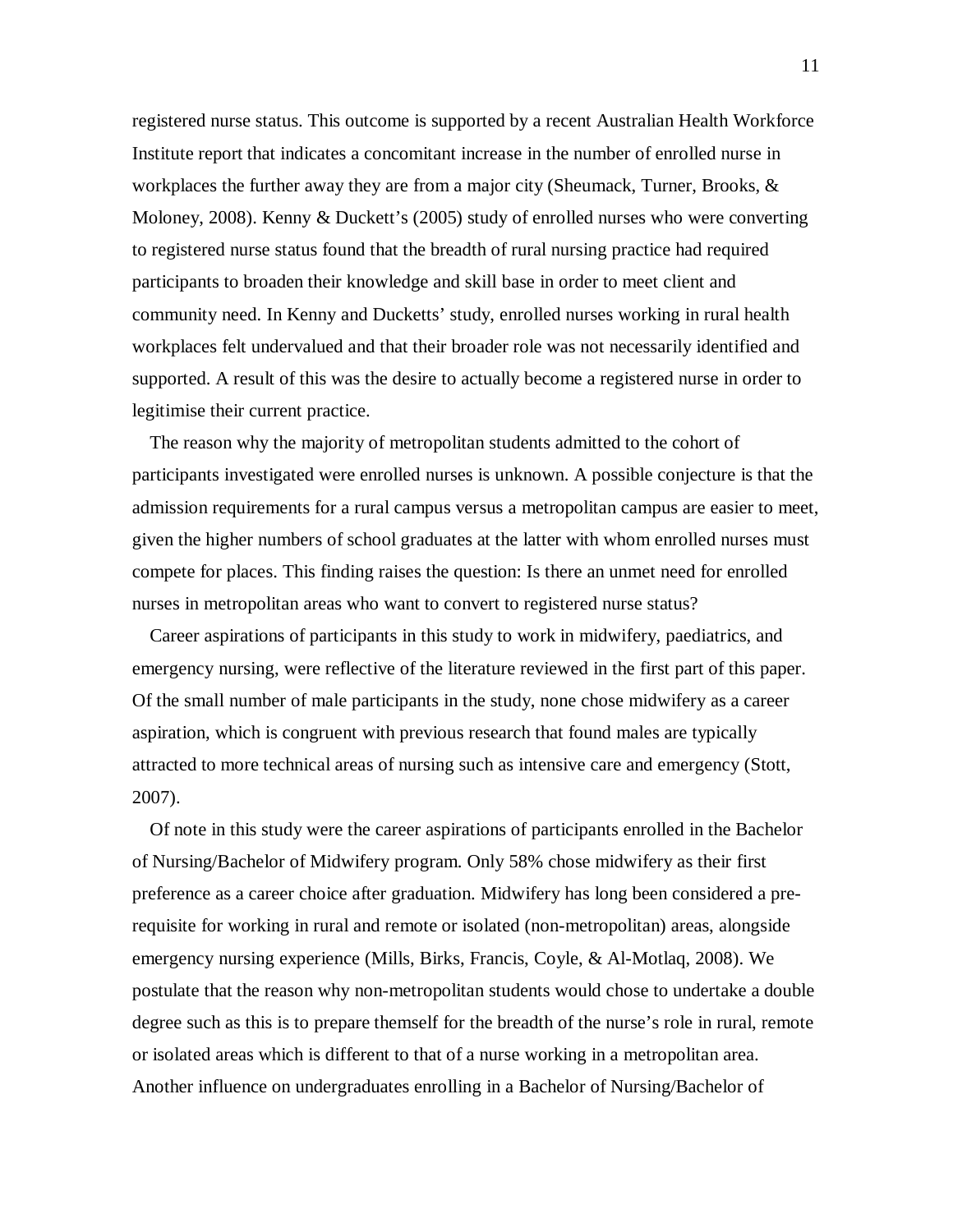Midwifery degree is how the media portrays nurses working in non-metropolitan areas needing to respond to emergencies, including birthing babies as a part of their daily work (Tudball, 2002).

In this study, it was clear that the place where participants lived influenced where they planned to practice upon completion of their program of study and subsequent registration as a nurse. There is a large body of evidence from Canada (Dalton, Routley, & Peek, 2008), and a growing number of studies in Australia, that defend the importance of "growing your own" in rural areas. "Growing your own" is dependent upon enrolling non-metropolitan students and developing systems for effective, positive clinical placements in local health care facilities. Even though newly registered clinicians may often move temporarily to a metropolitan centre to gain experience, in general they return to their home district to establish careers and live on a long-term basis. Having a rural identity that comes with growing up in a non-metropolitan area is a key element in the retention of staff in these areas (Hegney & McCarthy, 2000; Hegney, McCarthy, Rogers-Clark, & Gorman, 2002a, 2002b; Hegney, Rogers-Clark, Gorman, Baker, & McCarthy, 2001). The findings of this study defend the notion that rural campuses of universities, through their support of local people, can capacity build communities and subsequently succession plan for a local workforce.

#### **IMPLICATIONS, LIMITATIONS AND RECOMMENDATIONS**

Students enter nursing as a career from a broad range of backgrounds. This fact has been evidenced in the findings of this study where the stereotypical school leaver was not prominent. The majority of students entering nursing programs in this setting did so via non-traditional pathways, a situation that has implications for curriculum development and delivery in nursing. The need to cater for students with a great variety of learning needs and life experiences is emphasised when awareness is raised of the diversity of demographic characteristics of students through studies such as this. While it is heartening to note the intention of students from non-metropolitan areas to remain in the local setting, the desire of students to enter midwifery, high acuity and paediatric settings is of concern given the aging population in Australia and around the globe. Efforts to attract students of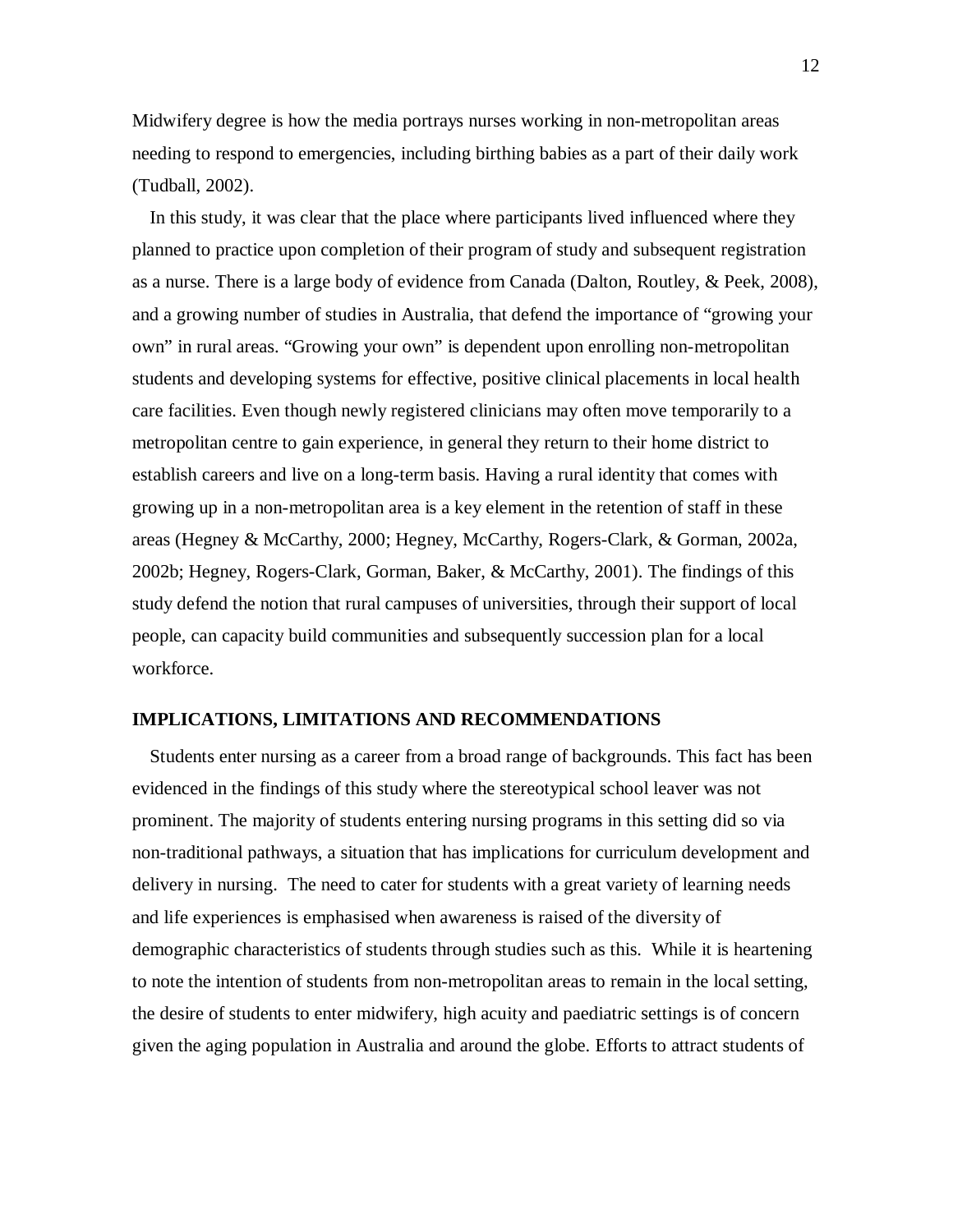nursing to the important specialisations of aged and chronic care are needed to ensure that the health priorities of society are met in coming decades.

The relatively high response rate from the target population of this first phase has aided in the generation of findings that will address the aims of the study longitudinally. The small population of participants located at the outreach satellite school has limited the ability of the findings from that cohort to provide a strong subset for comparison of data with the main campus. Broadening the focus of this study to different institutions in various locations may contribute a more comprehensive set of data that would prove profitable in both understanding the means by which students gain access to the nursing profession and how their intentions in regard to practice are influenced by the demographic variables examined in this research. Many of the limitations of this research will be reduced as the study progresses through subsequent longitudinal phases.

#### **CONCLUSION**

Workforce shortages in the health professions, and particularly nursing, remain a global concern. The research presented in this paper, as part of a larger, longitudinal study, serves to aid in understanding the demographic characteristics of students who seek to enter the nursing profession. Knowledge of the great diversity of these characteristics, along with the career intentions of those who embark upon this path, provides a foundation upon which educational programs can be developed and implemented with greatest effect.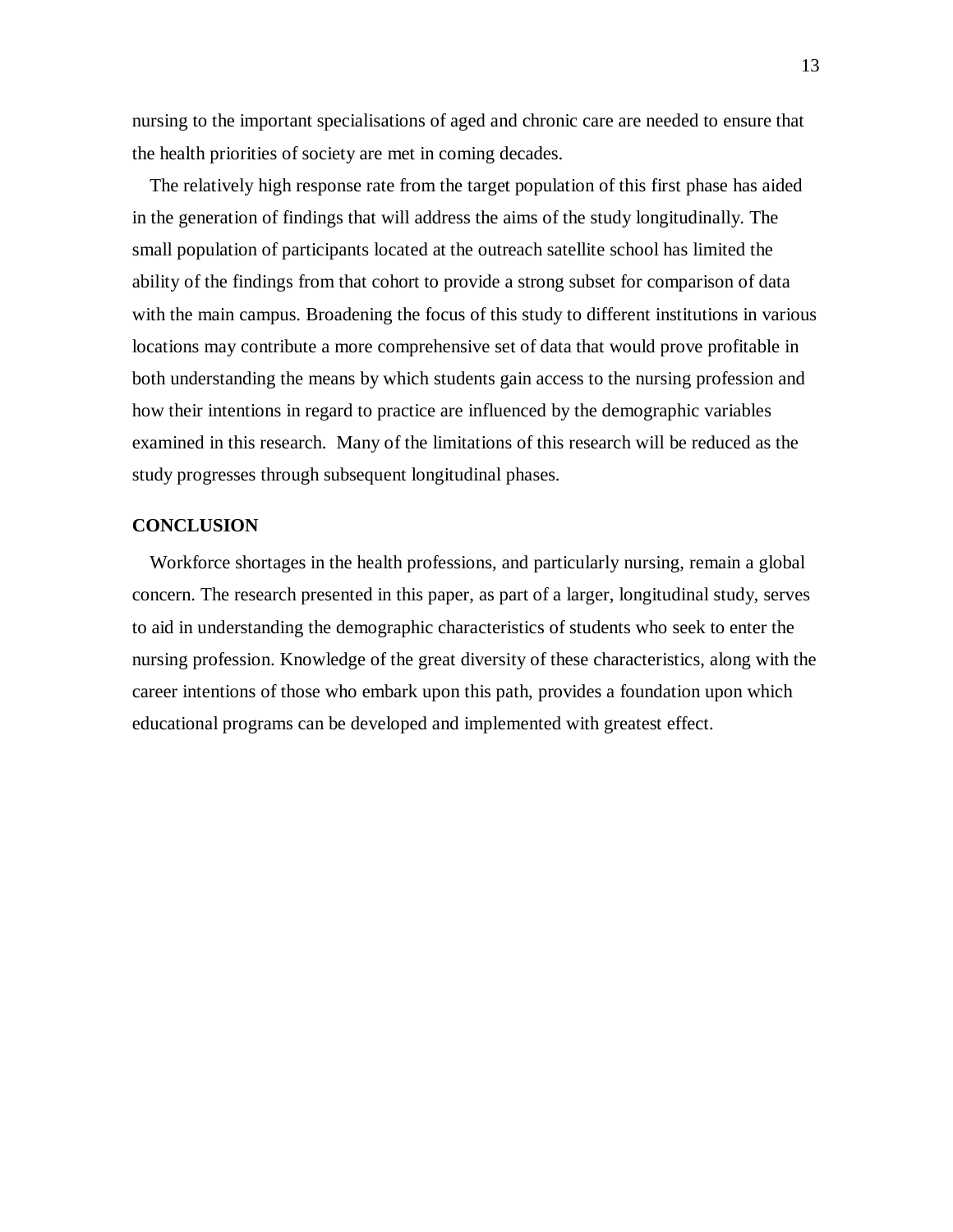| Main campus      | Metropolitan<br>18 (14.3%) | Non-Metropolitan<br>94 (74.6%) | Total<br>112 (88.9%) |
|------------------|----------------------------|--------------------------------|----------------------|
| Satellite school | $1(0.8\%)$                 | 13 (10.3%)                     | $14(11.1\%)$         |
| Total            | 19 (15.1%)                 | 107 (84.9%)                    | 126 (100%)           |

| Table 1: Place of residence (Metropolitan or Non-metropolitan) and place of course |
|------------------------------------------------------------------------------------|
| enrolment (Main or Outreach Satellite School)                                      |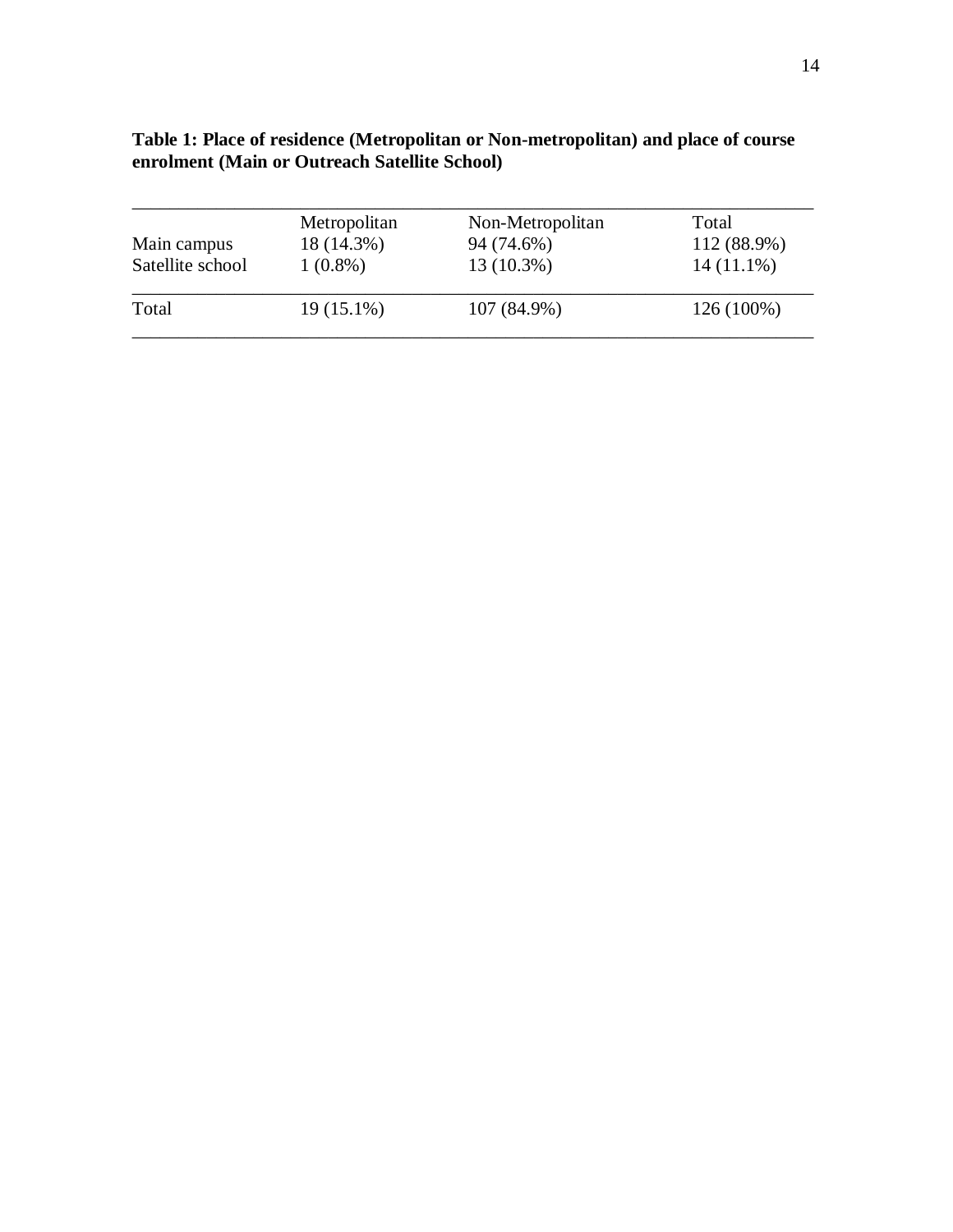

**Figure 1: Response Rate by Course of Enrolment**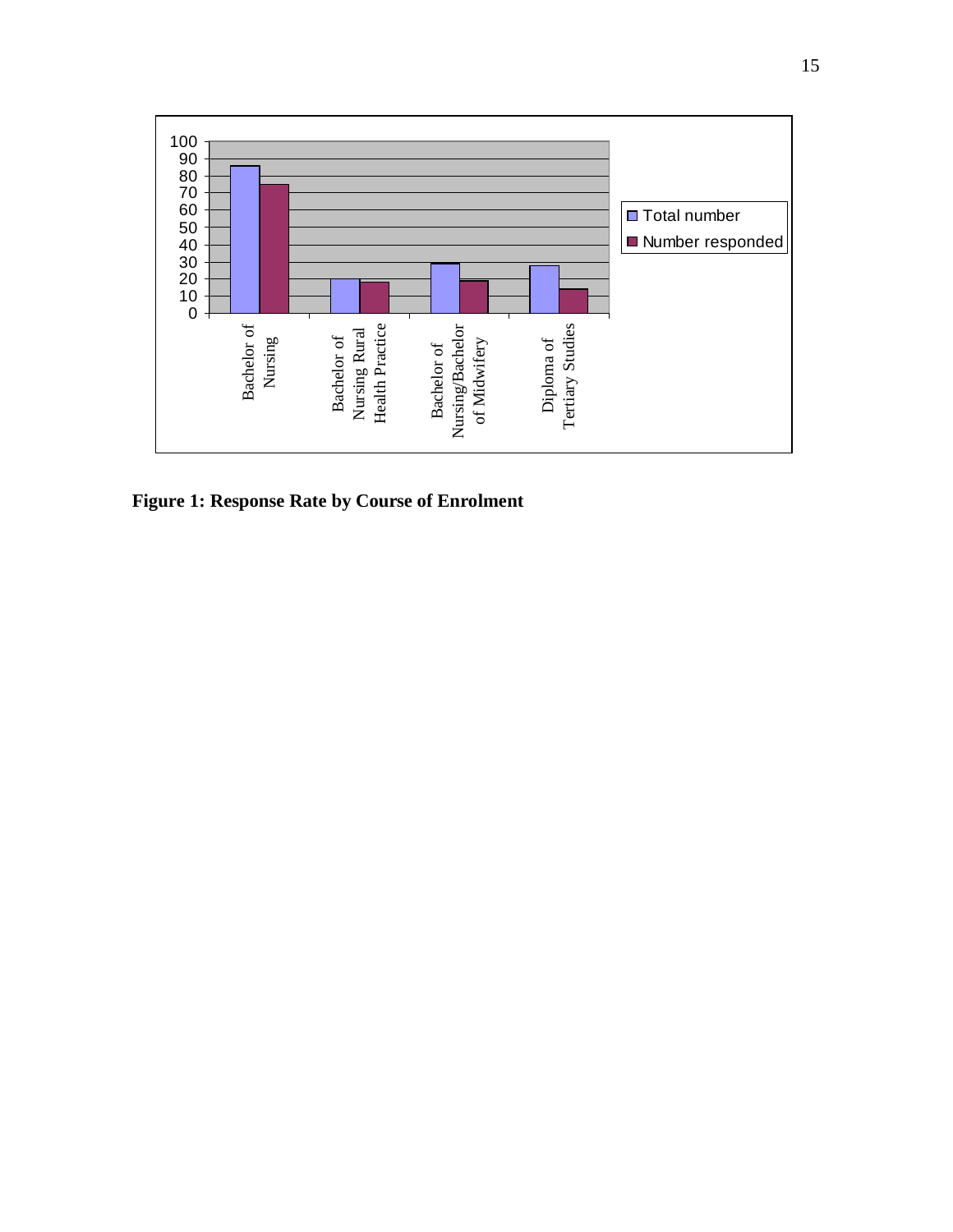# **Table 2: Qualifications for entry**

| Qualification                      | Frequencies | Valid percent |  |
|------------------------------------|-------------|---------------|--|
| Year 12                            | 56          | 44.8          |  |
| Non Year 12                        | 17          | 13.6          |  |
| <b>Registered Nurse Division 2</b> | 24          | 19.2          |  |
| Other*                             | 28          | 22.4          |  |
| Total responded                    | 125         | 100           |  |

\* Such as existing baccalaureate degrees, technical and tertiary bridging courses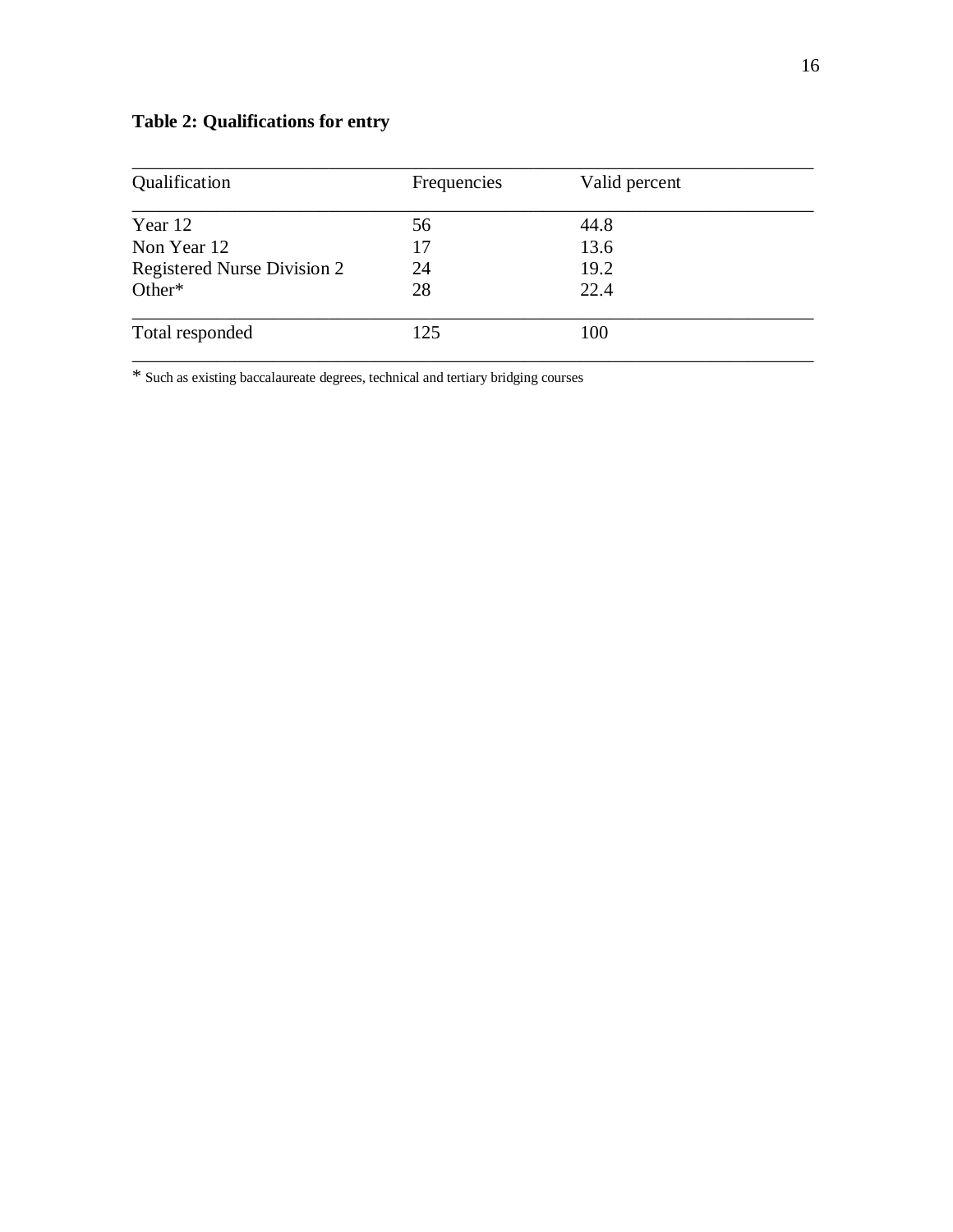|                      |                | Area of residence |                  |
|----------------------|----------------|-------------------|------------------|
|                      |                | Metropolitan      | Non-Metropolitan |
| Location of practice |                |                   |                  |
| Metropolitan         | Yes            | 14 (73.7%)        | 35 (32.7%)       |
|                      | N <sub>0</sub> | 5(26.3%)          | 72 (67.3%)       |
| Non-Metropolitan     | Yes            | $2(10.5\%)$       | 58 (54%)         |
|                      | No             | 17 (89.5%)        | 49 (46%)         |

# **Table 3: Cross tabulation of location of residence with location of intended practice**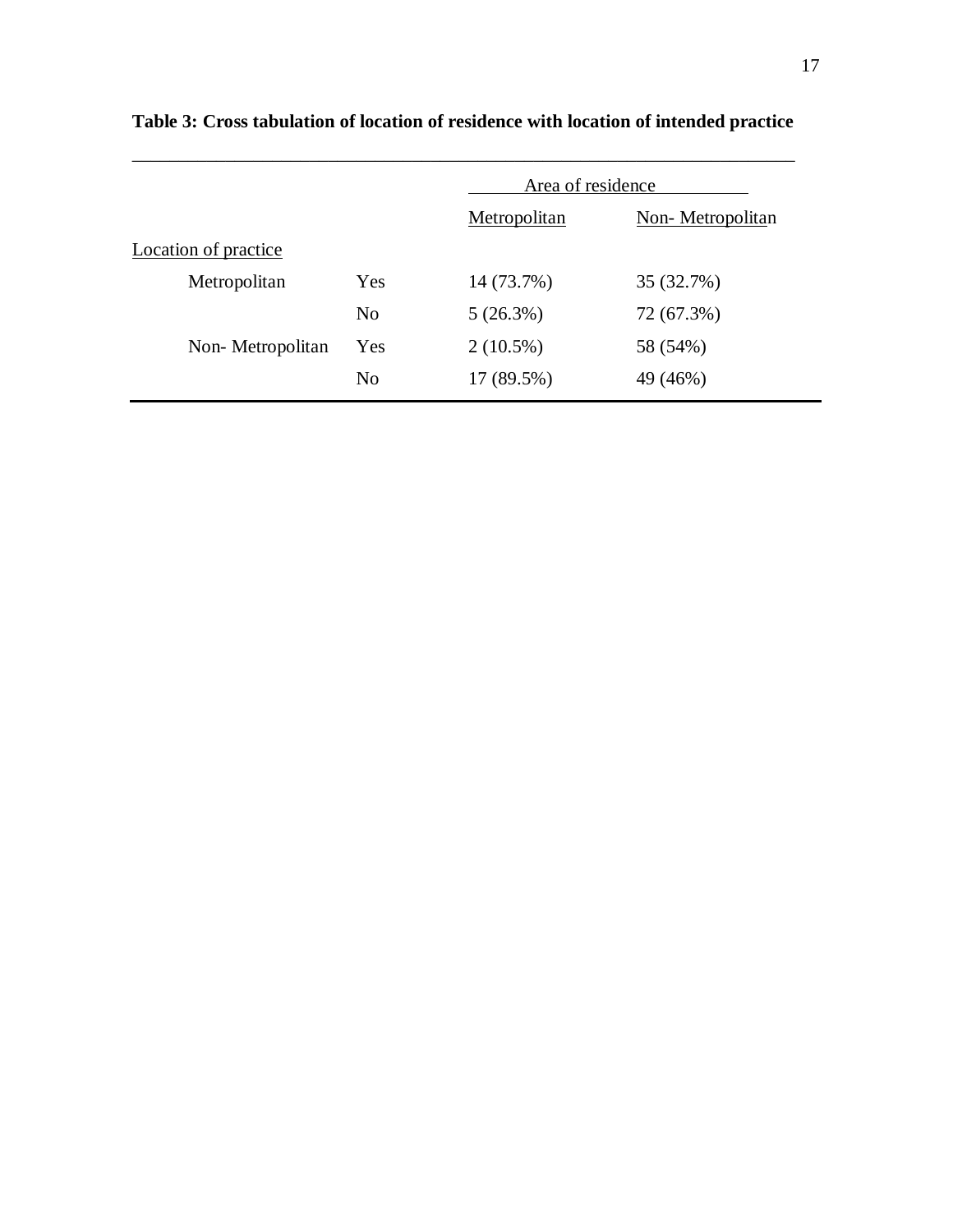#### **REFERENCES**

- Australian Bureau of Statistics (2007). *Australian Standard Geographical Classification (ASGC)*. Canberra: Australian Government.
- Australian Government. (2007). *Australian Communications and Media Authority.* Retrieved 6 May, 2009, from

[http://www.acma.gov.au/WEB/STANDARD/pc=PC\\_2466#statereg](http://www.acma.gov.au/WEB/STANDARD/pc=PC_2466#statereg)

Australian Government Department of Health and Ageing (2005). *Review of the Rural, Remote, and Metropolitan Areas (RRMA) Classification Discussion Paper (Without Prejudice*). from [http://www.ncwq.org.au/rrma\\_review.pdf.](http://www.ncwq.org.au/rrma_review.pdf)

Australian Health Ministers' Conference (2004). National Health Workforce Strategic Framework Available from

[http://www.health.nsw.gov.au/amwac/pdf/NHW\\_stratfwork\\_AHMC\\_2004.pdf](http://www.health.nsw.gov.au/amwac/pdf/NHW_stratfwork_AHMC_2004.pdf)

- Australian Institute of Health and Welfare. (2008). Nursing and Midwifery Labour Force 2005 Retrieved 20 October, 2008, from<http://www.aihw.gov.au/>
- Bartlett, H. P. (1999). A comparison of the career aspirations of degree and P2000 diploma graduates from UK nursing programmes. *Journal of Nursing Management, 7*, 37- 43.
- Byrd, G., Garza, C., & Nieswiadomy, R. (1999). Predictors of successful completion of a baccalaureate nursing program. *Nurse Educator, 24*(6), 33-37.
- Cullity, M. (2007). The nature of alternative entry programs for mature age students: A snapshot. *HERDSA News, April*, 7-10.
- Dalton, L., Routley, G., & Peek, K. (2008). Rural placements in Tasmania: do experiential placements and background influence undergraduate health science student's attitudes towards rural practice. *Rural and Remote Health, 8*(Online).
- Dobson, I., & Skuja, E. (2005). Secondary schooling, tertiary entry ranks and university performance. *People and Place, 13*(1), 53-62.
- Fagerberg, I. I., Ekman, S. S. L., & Ericsson, K. K. (1997). Two studies of the new nursing education in Sweden: I. The place of gerontology and geriatrics. 2. Student characteristics and expectations. *Nurse Education Today, 17*(2), 150-157.
- Fagerberg, I. I., Winblad, B. B., & Ekman, S. S. L. (2000). Influencing aspects in nursing education on Swedish nursing students' choices of first work area as graduated nurses. *The Journal of nursing education, 39*(5), 211-218.
- Francis, K., Bowman, S., & Redgrave, M. (2002). Knowledge and Skills Required by Rural Nurses to Meet the Challenges of a Changing Work Environment in the 21st Century: A review of the literature *National Review of Nursing Education in 2002: Literature reviews* (pp. 154-215). Canberra: Commonwealth of Australia.
- Gum, L. (2007). Studying nursing in a rural setting: are students adequately supported and prepared for rural practice? A pilot study. *Rural and Remote Health, 7*(Online), 628.
- Happell, B. B. (1999). When I grow up I want to be a...? Where undergraduate student nurses want to work after graduation. *Journal of advanced nursing, 29*(2), 499-505.
- Hegney, D., & McCarthy, A. (2000). Job Satisfaction and Nurses in Rural Australia. *The Journal of Nursing Administration, 30*(7/8), 347-350.
- Hegney, D., & McCarthy, A. (2002). Preparation for Rural Nursing Practice. In D. Wilkinson & I. Blue (Eds.), *The New Rural Health* (pp. 237-252). Melbourne: Oxford University Press.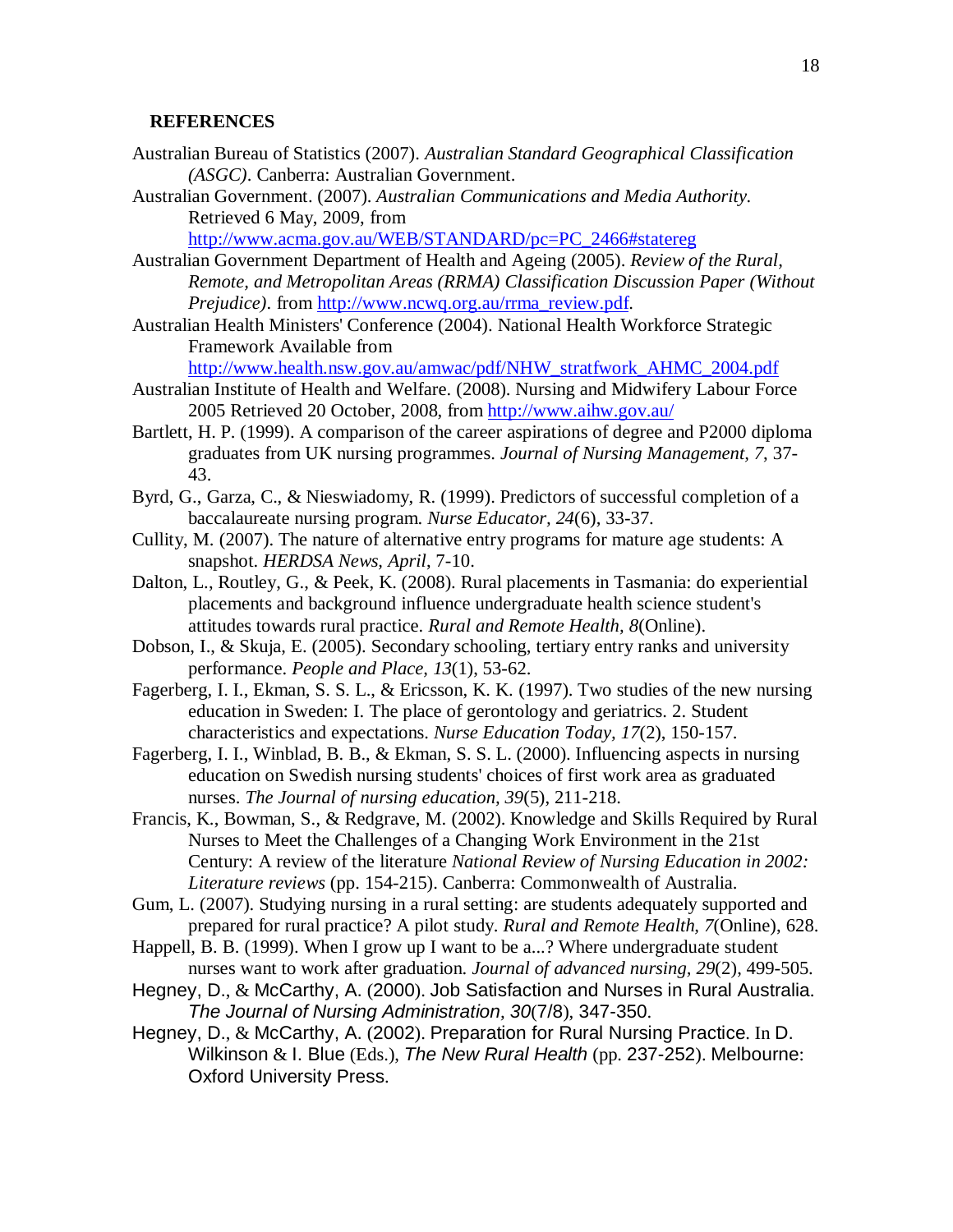- Hegney, D., McCarthy, A., Rogers-Clark, C., & Gorman, D. (2002a). Retaining rural and remote area nurses: the Queensland, Australia experience. *Journal of Nursing Administration., 32*(3), 128-135.
- Hegney, D., McCarthy, A., Rogers-Clark, C., & Gorman, D. (2002b). Why nurses are attracted to rural and remote practice. *Australian Journal of Rural Health., 10*(3), 178-186.
- Hegney, D., Rogers-Clark, C., Gorman, D., Baker, S., & McCarthy, A. (2001). *Factors Influencing the Recruitment and Retention of Rural and Remote Area Nurses in Queensland*. Toowoomba: University of Southern Queensland.
- International Council of Nurses (2006). *The Global Nursing Shortage: Priority Areas for Intervention*. Geneva.
- Kenny, A., & Duckett, S. (2005). A online study of Australian Enrolled Nurse conversion. *Nursing and Health Care Management and Policy, 49*(4), 423-431.
- Kloster, T., Hoie, M., & Skar, R. (2007). Nursing students' career preferences: a Norwegian study. *Journal of advanced nursing, 59*(2), 155-162.
- Levy, S., & Murray, J. (2005). Tertiary entrance scores need not determine academic success: An analysis of student performance in an equity and access program. *Journal of Higher Education Policy and Management, 27*(1), 129-141.
- Mills, J., Birks, M., Francis, K., Coyle, M., & Al-Motlaq, M. (2008). *Nursing in Remote or Isolated Areas of Queensland: A multiple case study*. Churcill: School of Nursing and Midwifery, Monash University.
- Muldoon, O. T., & Reilly, J. (2003). Career choice in nursing students: gendered constructs as psychological barriers. *Journal of Advanced Nursing, 43*(1), 93-100.
- Munns, G., Nanlohy, P., & Thomas, M. (2000). 'Let them eat caviar': Alternative pathways for university students attending to 'unfinished business'. *Asia-Pacific Journal of Teacher Education, 28*(2), 165-177.
- Ostrye (2001). Predicting NCLEX-PN performance for practical nursing students. *Nurse educator, 26*(4), 170.
- Productivity Commission (2005). *Australia's Health Workforce*. Canberra: Commonwealth of Australia.
- Rapley, P., Davidson, L., Nathan, P., & Dhaliwal, S. (2008). Enrolled nurse to registered nurse: Is there a link between initial education preparation and course completion? *Nurse Education Today, 28*, 115-119.
- Rognstad, M. K., & Aasland, O. (2007). Change in career aspirations and job values from study time to working life. *Journal of nursing management, 15*(4), 424-432.
- Sheumack, M., Turner, C., Brooks, P., & Moloney, B. (2008). *Review of the Nursing Workforce in Australia By The Australian Health Workforce Insititute (AHWI) Prepared for Kronos*. Melbourne.
- Stott, A. (2007). Exploring factors affecting attrition of male students from an undergraduate nursing course: A qualitative study. *Nurse Education Today, 27*, 325- 332.
- Tudball, L. (2002). RAN: Study Guide. *Screen Education,* (36-39), 1-16. Retrieved from <http://www20.sbs.com.au/RAN/StudyGuideRAN.pdf>
- Victorian Tertiary Admissions Centre. (2004). *ENTER into Tertiary Study.* Retrieved 6 May, 2009, from [www.vtac.edu.au/pdf/publications/enterbook.pdf](http://www.vtac.edu.au/pdf/publications/enterbook.pdf)